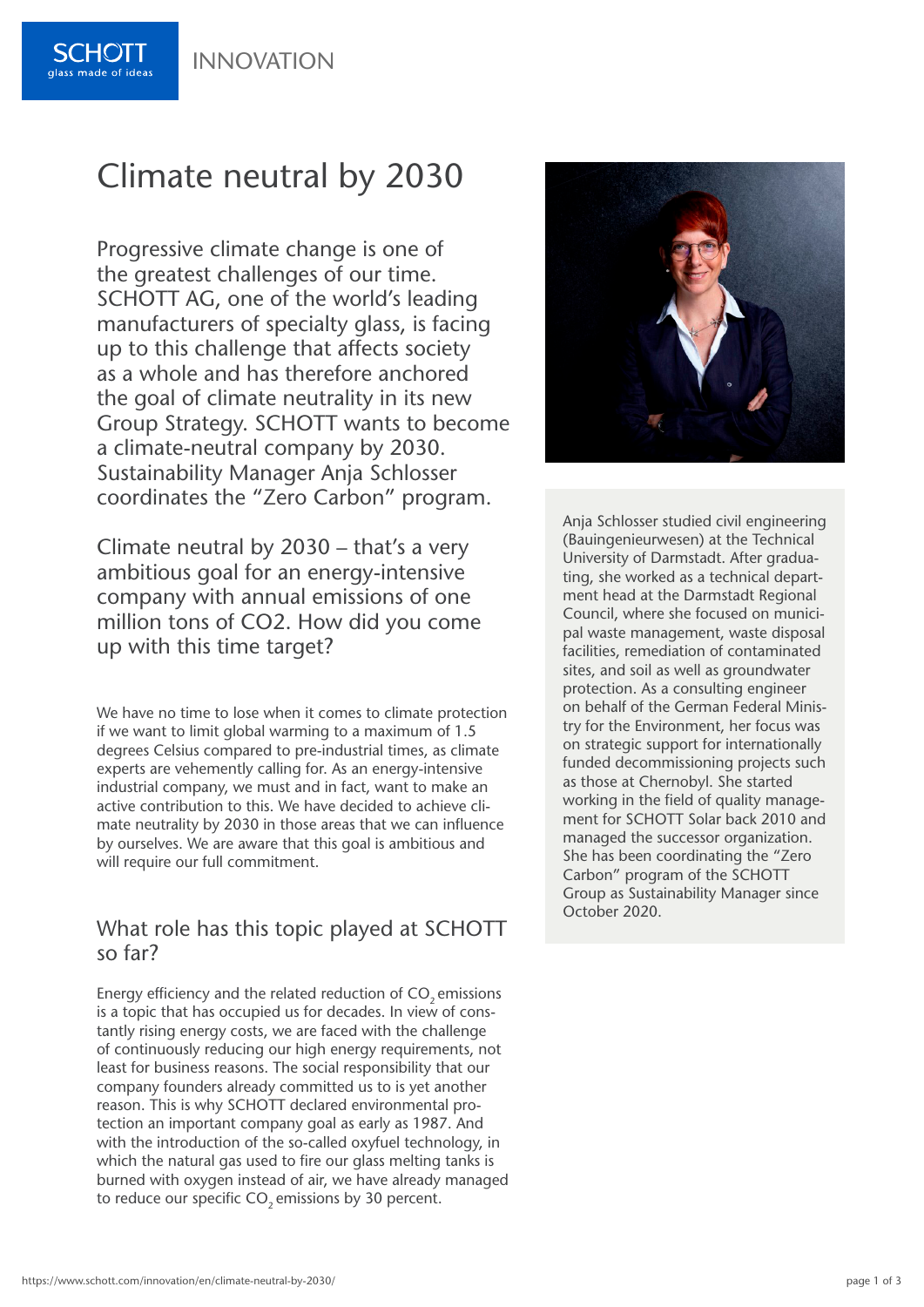### What measures do you now intend to implement in order to achieve the goal of climate neutrality?

Generally speaking, we want to avoid, reduce, and compensate for CO<sub>2</sub> emissions. For this purpose, we have defined an action plan with four fields of action: Technological Change, Energy Efficiency, Green Power, and Compensation. In the area of Technological Change, we see potential solutions primarily in increased electrification of melting tank heating and in hydrogen technology. In Energy Efficiency, we want to do even better than before. We intend to eliminate CO<sub>2</sub> emissions completely from our electricity purchases in the near future by using green electricity certificates and longterm supply contracts, so-called Power Purchase Agreements (PPAs). We want to compensate for technologically unavoidable emissions by investing in reforestation projects, for example.

#### What approach are you taking with the technology transfer you are aiming for? How would you describe this in concrete terms?

This will initially involve researching and developing new technologies. Here, the abovementioned solution approaches have to be checked first for their feasibility and then the technological maturity level has to be systematically developed by corresponding projects. Of course, we always have to keep an eye on how new technologies affect the production process and glass quality. The second aspect is the operating units. Each Business Unit and each production site worldwide will develop an individual roadmap to climate-friendly production. Here, of course, cost-effectiveness is an important consideration.

## If you take a look ahead to the year 2030 today, where do you see SCHOTT then?

We have embarked on the path toward climate neutrality, but we do not know all of the solutions yet. One thing is certain: we will not be able to produce CO2-free in 2030 because the development of new technologies and their large-scale introduction into production takes time and requires high investments. The CO<sub>2</sub> emissions which can't be avoided technologically in 2030, will be fully offset by a sustainable compensation portfolio.



SCHOTT AG has set itself an ambitious goal in order to fulfill its responsibility towards the environment and the advancing climate change: The company wants to become climate-neutral by 2030.



The goal of climate neutrality is a great challenge for a specialty glass manufacturer like SCHOTT: Specialty glasses and glass-ceramics are melted in large melting tanks at temperatures of up to 1,700 degrees Celsius. A lot of energy is required for glass melting and further processing.